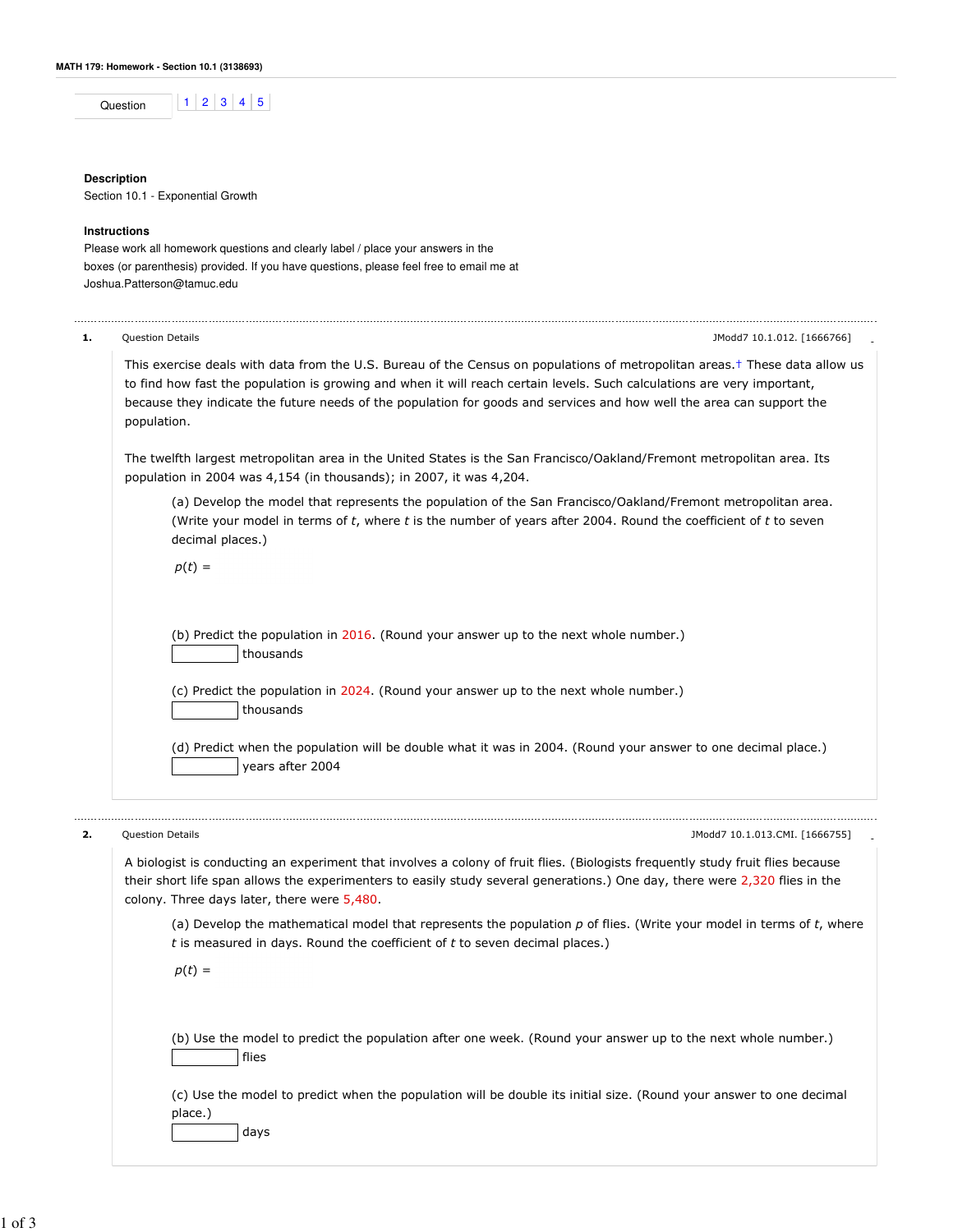| Question Details<br>JModd7 10.1.017. [1666828]                                                                                                                                                                                                                                                          |
|---------------------------------------------------------------------------------------------------------------------------------------------------------------------------------------------------------------------------------------------------------------------------------------------------------|
| An October 2009 article in The Industry Standard states that "independent Twitter data shows exponential tweet growth."<br>GigaTweet, an independent tweet-counting service, reports that the number of tweets was 5.0 billion in October 2009. In<br>April 2009, the number of tweets was 1.6 billion. |
| (a) Develop the exponential growth model that fits with these data, where t is the number of months after April<br>2009 and $p$ is the number of tweets in billions. (Round the coefficient of $t$ to seven decimal places.)                                                                            |
| $p(t) =$                                                                                                                                                                                                                                                                                                |
| (b) Use the model to predict when there will be 40.0 billion tweets. (Round your answer to the nearest whole<br>number.)<br>months after April 2009                                                                                                                                                     |
| Question Details<br>JModd7 10.1.018. [1672686]                                                                                                                                                                                                                                                          |
| According to a September 9, 2007, article in ZDNet, the number of Facebook users "is growing at 3 to 4 percent<br>compounded weekly, with about 38 million members currently."                                                                                                                          |
| (a) Does this statement imply exponential growth?                                                                                                                                                                                                                                                       |
| This implies exponential growth due to the phrase 'growing at 3 to 4 percent.'<br>$\circledcirc$                                                                                                                                                                                                        |
| This does not imply exponential growth due to the phrase 'compounded weekly.'<br>$\circledcirc$                                                                                                                                                                                                         |
| This does not imply exponential growth due to the fact that the actual percent is not given.<br>$\circledcirc$                                                                                                                                                                                          |
| This does not imply exponential growth due to the phrase 'growing at 3 to 4 percent.'<br>$\circledcirc$                                                                                                                                                                                                 |
| This implies exponential growth due to the phrase 'compounded weekly.'<br>$\circledcirc$                                                                                                                                                                                                                |
| (b) Use these data (and a 3.5% weekly growth rate) to develop the exponential growth model for the number of<br>users, where $t$ is the number of weeks after September 9, 2007, and $p$ is the number of Facebook members in<br>millions. (Round the coefficient of $t$ to seven decimal places.)      |
| $p(t) =$                                                                                                                                                                                                                                                                                                |
| (c) Use the model to predict the number of Facebook users in the first week of January 2011. (Assume the total<br>number of weeks is 173. Round your answer to the nearest whole number.)<br>million                                                                                                    |
| (d) The article goes on to say that "In three years, we could have everybody on the planet, but that's not going to<br>happen." Discuss why it's not going to happen and what this means about using an exponential model to make<br>predictions.                                                       |
|                                                                                                                                                                                                                                                                                                         |
|                                                                                                                                                                                                                                                                                                         |

The number of cell phone subscribers has been growing exponentially for some time. According to Information Please Almanac, there were 109,478 thousand cellular phone subscriptions in the United States in 2000. In 2002, there were 140,766.

(a) Develop the exponential model that represents the nations cellular phone subscriptions. (Write your model in